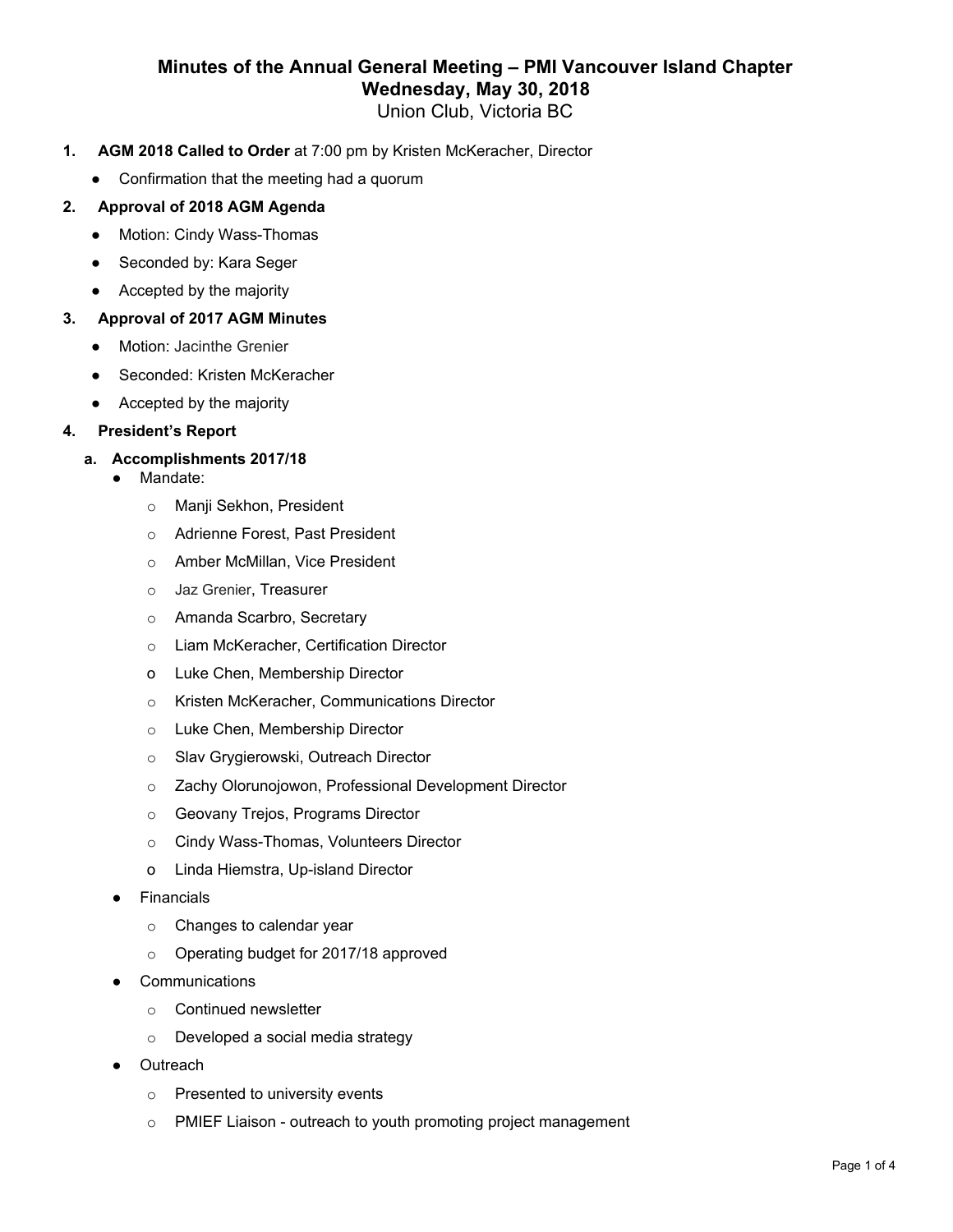- **Programs** 
	- o 5 Chapter Dinner Meetings
- Membership
	- $\circ$  Increased by 130 members since 2016; notification of nomination of Chapter of the Year
	- o Implementation of the Membership Recognition Program
- **Volunteers** 
	- o Over 40 volunteers at 15 events
- Certification
	- o Two CEPS sessions with high satisfaction rate
	- o Offered 5 CEPS scholarships to deserving non-profit leaders and students
- **Professional Development** 
	- o Professional Development Conference (30 May 1 Apr, 2018)
- **Other Accomplishments** 
	- $\circ$  Joined Union Club to have a regular facility; Reed Pope facility for monthly Board Meetings
	- o Engaged with Whitehorse, YT
	- $\circ$  684 members (as of May 24, 2018)
- Scholarship Fund 2017/18
	- $\circ$  Royal Roads University (RRU) = \$1000
	- $\circ$  University of Victoria (UVic) = 1000
	- $\circ$  Camosun College = \$1000

#### **b. Recognition and Awards 2017/18**

- **Board of Directors** 
	- o Manji Sekhon, President
	- o Adrienne Forest, Past President
	- o Amber McMillan, Vice President
	- o Jaz Grenier, Treasurer
	- o Amanda Scarbro, Secretary
	- o Liam McKeracher, Director
	- o Kristen McKeracher, Director
	- o Luke Chen, Director
	- o Slav Grygierowski, Director
	- o Zachy Olorunojowon, Director
	- o Geovany Trejos, Director
	- o Cindy Wass-Thomas, Director

#### **5. Treasurer's Report**

#### **a. Balance Sheet**

Balance sheet = started same place as ending

#### o **Approval of 2018/19 Financial Statements**

- \$120K is for the scholarship fund
- Approval of Financial Statements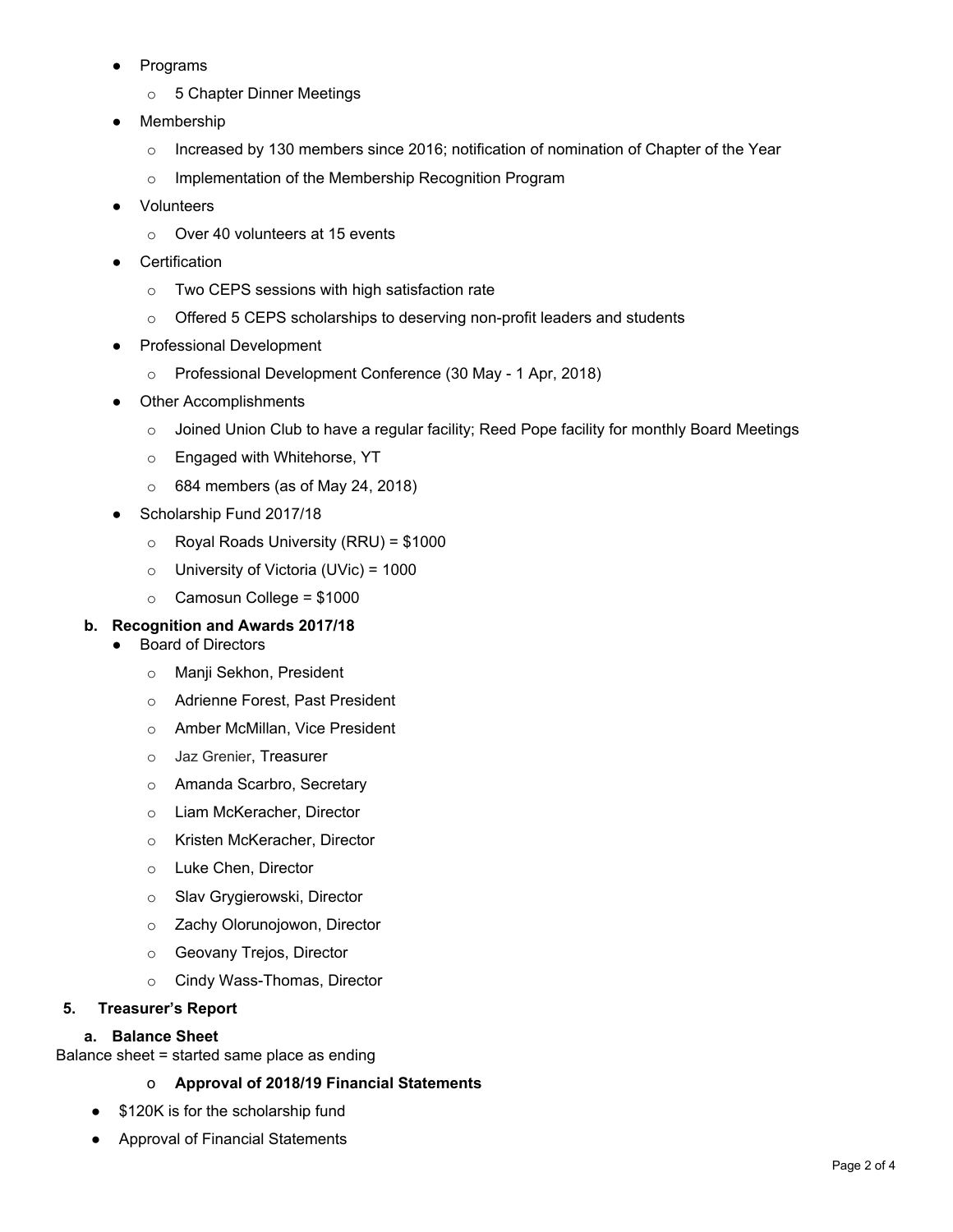- o Motion: Ivan Rincon
- o Seconded: Margaret Grygierowski
- o Accepted by the majority
- Waive to audit
	- o Motion to waive: Amber McMillan
	- o Seconded by: Susan King
	- o Accepted by the majority

## **6. Board of Directors Elections 2018/19**

- **a. Available Positions:**
	- Executive:
		- o Treasurer
		- o President Elect
		- o Secretary
	- 4 Director Positions
		- o Certification: Susan King
		- o Outreach: Slav Grygierowski
		- o Sponsorship: Naveen Hebbale
		- o Up-island: Linda Hiemstra

Motion to accept by Acclamation:

- o Motion: Patricia Kroll
- o Seconded by: Kara Seger
- Accepted by the majority

## **b. Board of Directors 2018/19**

- **●** Amber McMillan, President
- **●** Manji Sekhon, Past President
- **●** Amber McMillan, Vice President
- **●** Jas Grenier, Treasurer
- **●** Amanda Scarbro, Secretary
- **●** Liam McKeracher, Director
- **●** Kristen McKeracher, Director
- **●** Luke Chen, Director
- **●** Slav Grygierowski, Director
- **●** Zachy Olorunojowon, Director
- **●** Geovany Trejos, Director
- **●** Cindy Wass-Thomas, Director
- **●** Susan King, Director
- **●** Naveen Hebbale, Director
- **●** Linda Heimstra, Director

#### **c. Thanks to outgoing Board of Director members**